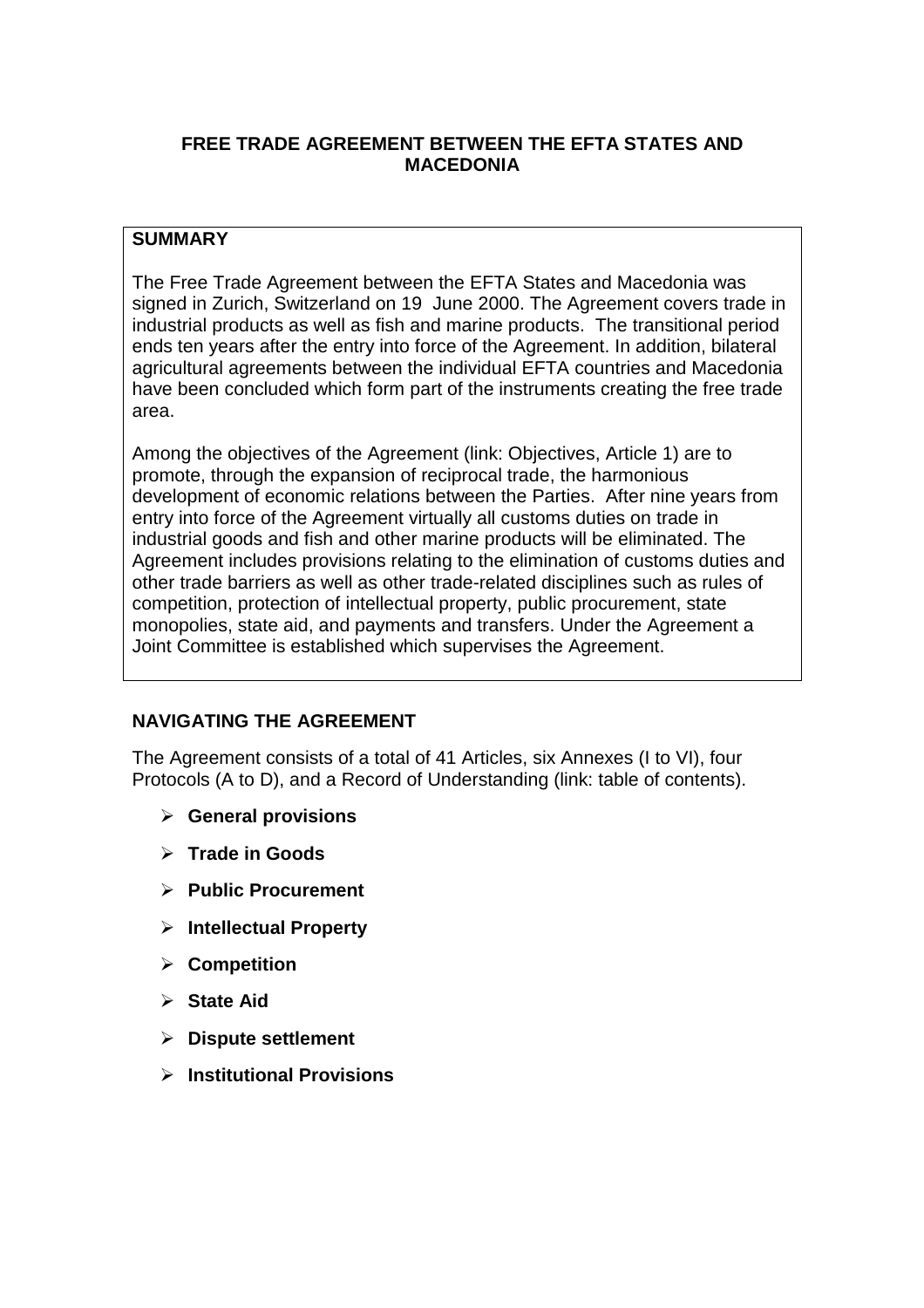## **TRADE IN GOODS**

Macedonia is an promising trading partner for the EFTA States in Eastern Europe and an important market for its exports, with significant growth potential.

Bilateral trade in goods in 2001 amounted to 28,870 million USD (EFTA exports amounting to 18,065 million USD, whereas Macedonia's exports to the EFTA States represented 10.805 US\$ million USD (link: EFTA trade statistics/Macedonia).

### **Rules of Origin**

The rules of origin for industrial goods (link: Protocol B) concerning the definition of the concept of originating products and the methods for administrative co-operation, are based on the current pan-European model, maintaining the general structure and the substance of the European standard rules. The specific list rules (link: Annex II to Protocol B) are also based on the current pan-European model.

### **Industrial Goods**

The Agreement provides for effective market access for industrial goods in terms of tariffs and rules of origin, creating EFTA and EU parity for EFTA exports to Macedonia. Nine years after entry into force of the Agreement all industrial goods originating in the EFTA States will enjoy duty free access into Macedonia (link: Article 4 and Annex III).

#### **Fish and marine products**

The Agreement covers trade in all fish and other marine products (link: Article 2 and Annex II). The EFTA States grant duty free access on imports of all Macedonian fish products. No later than seven years after the entry into force of the Agreement the remaining Macedonian tariffs on certain fish products will be brought down to zero.

#### **Agricultural products**

Trade in agricultural products is covered in three bilateral agricultural agreements negotiated between the respective EFTA State (Iceland (link: Agricultural Agreement between Iceland and Macedonia), Norway (link: Agricultural Agreement between Norway and Macedonia) and Switzerland/Liechtenstein (link: Agricultural Agreement between Switzerland and Macedonia) and Macedonia.

They provide for substantial concessions on both sides, while taking into account the respective sensitivities. Each agreement contains specific rules of origin, generally based on the "wholly-obtained" criteria.

## **PUBLIC PROCUREMENT**

The Article on public procurement (link: Article 15) contains a review clause with a view to further liberalization of the public procurement markets in the Partner countries.